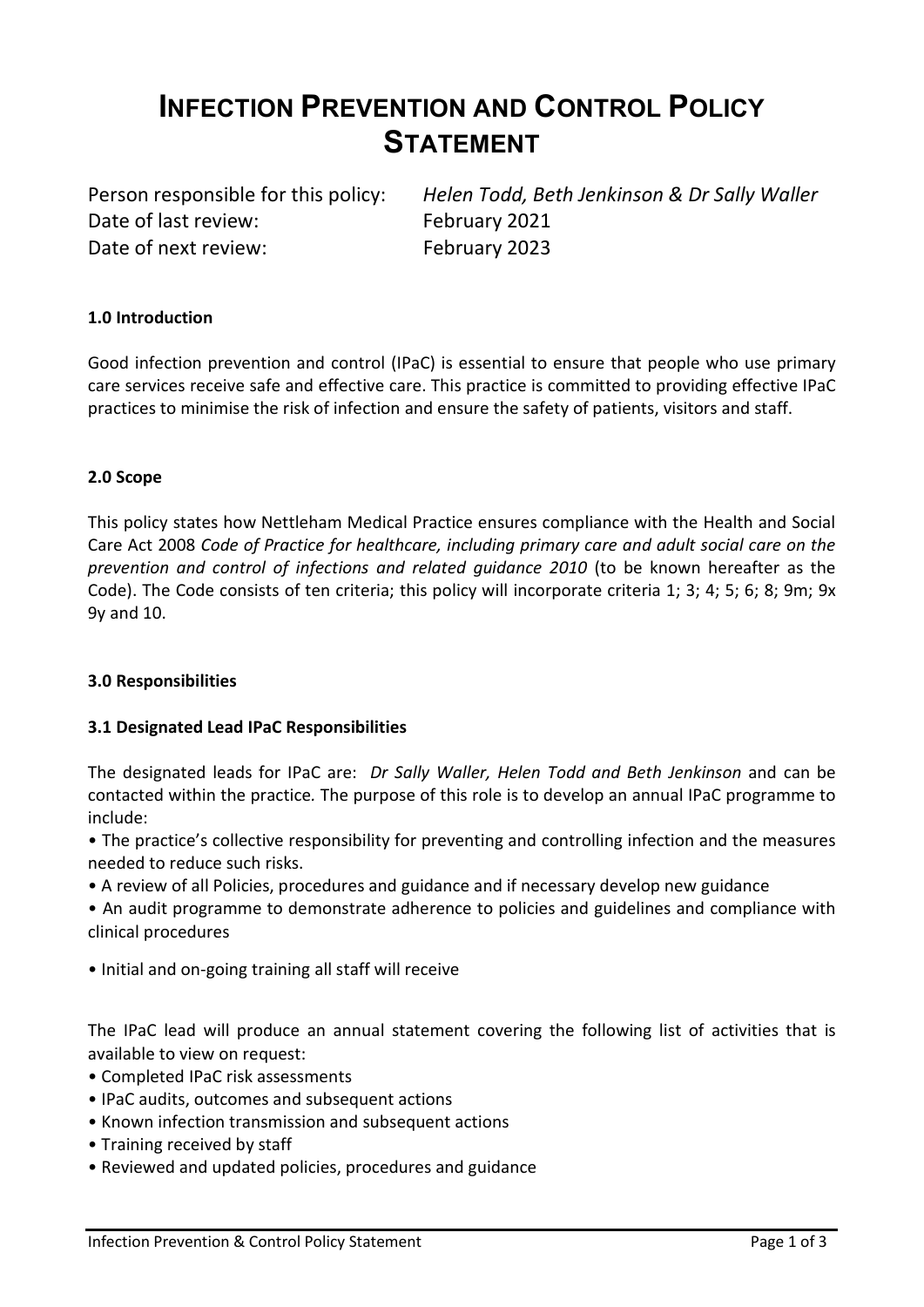The local commissioning lead for IPaC is: Kevin Shaw (Tel: 01522 513355 or Mob: 07837096035) who can be contacted via the global email system. The purpose of this role is to provide advice and support relating to the quality of IPaC procedures within the practice. The Health Protection Agency local unit can also be contacted for advice on telephone number 0344 2254524 Option 1.

## 3.2 Other IPC Responsibilities- relating to staff

This practice uses (There is currently no contracted Occupational Health service attached to the practice but Occupation Health Services are paid for on an ad hoc basis) for their Occupational Health service. This service includes:

• Risk-based screening for communicable diseases and assessment of immunity to infection after a conditional offer of employment and on-going health surveillance

• Offer of relevant immunisations

• Arrangements in place for regularly reviewing the immunisation status of care workers and providing vaccinations to staff as necessary in line with Immunisation against infectious disease ("The Green Book") and other Department of Health guidance.

Staff employed or contracted by this practice receive IPaC training commensurate with their role within the practice. The responsibilities of each member of staff for prevention and control of infection are reflected in their job description and any development plan or appraisal.

This practice will ensure all members of staff including agency, external contractors and volunteers understand and comply with the need to prevent and control infections including those associated with invasive devices.

This practice will ensure that clothing worn by staff when carrying out their duties will be clean and fit for purpose. All healthcare staff will ensure that their hands can be decontaminated throughout the duration of clinical work by being bare below the elbows (with the exception of a wedding ring or equivalent) when delivering direct patient care, removing wrist and hand jewellery, making sure that fingernails are short, clean and free of nail polish, covering cuts and abrasions with a waterproof dressing. (NICE clinical guidelines 139: 1.1.2.3

## 3.3 Other IPC Responsibilities- relating to patients

This practice uses a number of local labs for their diagnostic microbiology and virology laboratory service. These laboratories operate according to the requirement of the relevant national accreditation bodies, for the investigation and management of diseases.

When a service user under the care of this practice develops an infection, initial advice and treatment will be provided and an assessment of any potential communicable disease control issues undertaken to ensure that appropriate actions are taken to minimise risks to others. This information will be documented on the practice's patient summary record. This practice will ensure that information on infectious conditions about service users as appropriate is shared with other health and social care providers when:

• A patient that is admitted to hospital, social care or mental health facility